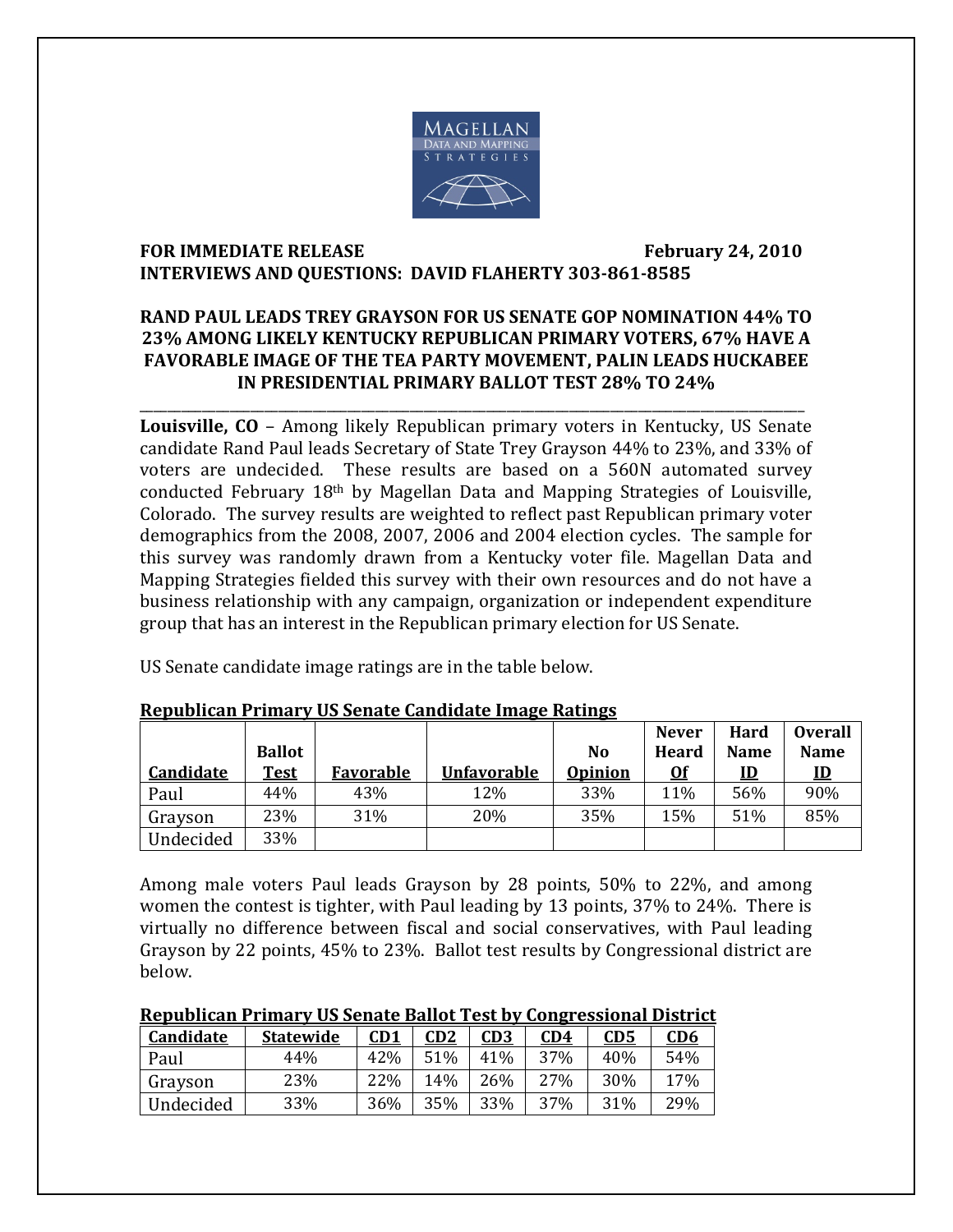### **Tea Party Image Rating**

Among likely Republican primary voters, 67% have a favorable opinion of the Tea Party movement and 9% have an unfavorable opinion. When voters were asked if they agree with the movement's core values of fiscal responsibility, constitutionally limited government and free markets, 73% agreed and only 7% disagreed. Support for the core values of the Tea Party movement is slightly stronger among men than women, 76% to 70%. Regionally, the Tea Party movement is especially strong in the 3rd and 6th Congressional districts with 87% and 85% of voters agreeing with the core values of the movement respectively. Among voters that have a favorable image of the Tea Party movement, Paul leads Grayson 53% to 20%.

## **2012 Presidential Primary Ballot Test**

Among likely Republican primary voters, Sarah Palin leads Mike Huckabee 28% to 24% in a presidential primary ballot test. Mitt Romney is third with 16%, followed by Newt Gingrich with 12%, Ron Paul with 4%, Tim Pawlenty with 2%, and 14% are undecided. Younger voters (18-34) prefer Palin by a significant margin with 43% support, and among senior citizens the ticket tightens up with Romney, Palin and Huckabee in a dead heat.

| <b>Candidate</b> | <b>Statewide</b> | Men | <b>Wom</b> | <u> 18-</u> | $35 -$    | $45-$     | $55 -$    | $65+$ | <b>Tea</b>   |
|------------------|------------------|-----|------------|-------------|-----------|-----------|-----------|-------|--------------|
|                  |                  |     |            | <u>34</u>   | <u>44</u> | <u>54</u> | <u>64</u> |       | <b>Party</b> |
|                  |                  |     |            |             |           |           |           |       | <b>Fav</b>   |
| Palin            | 28%              | 27% | 29%        | 43%         | 31%       | 26%       | 26%       | 23%   | 28%          |
| Huckabee         | 24%              | 25% | 23%        | 16%         | 22%       | 29%       | 27%       | 23%   | 24%          |
| Romney           | 16%              | 12% | 20%        | 11%         | 14%       | 17%       | 9%        | 24%   | 17%          |
| Gingrich         | 12%              | 17% | 8%         | 8%          | 13%       | 14%       | 14%       | 12%   | 13%          |
| Paul             | 4%               | 5%  | 3%         | 8%          | 6%        | 2%        | $2\%$     | 4%    | 4%           |
| Pawlenty         | 2%               | 3%  | 1%         | 0%          | 3%        | 3%        | 5%        | 0%    | 3%           |
| Undecided        | 14%              | 11% | 17%        | 15%         | 11%       | 10%       | 17%       | 14%   | 11%          |

### **Download Survey Toplines and Crosstabs**

The complete topline results follow, and the survey crosstabs and presentation can be downloaded at www.MagellanStrategies.com. This survey was conducted solely by Magellan Data and Mapping Strategies. Our firm does not have a business relationship or contract with any of the candidates, campaigns, or independent expenditures interested in the Kentucky US Senate Republican primary contest.

#### *About Magellan Data and Mapping Strategies*

*Magellan CEO David Flaherty has extensive experience applying political data and technology gained throughout his 18 year career at the Republican National Committee, the U.S. House of Representatives, and public affairs firms specializing in influencing public opinion. The Magellan team has extensive knowledge constructing and building voter registration databases, performing data analysis, applying GIS mapping technology, conducting quantitative live and automated survey research, as well as predictive modeling projects, and redistricting technology. Visit our website at MagellanStrategies.com for more information.* 

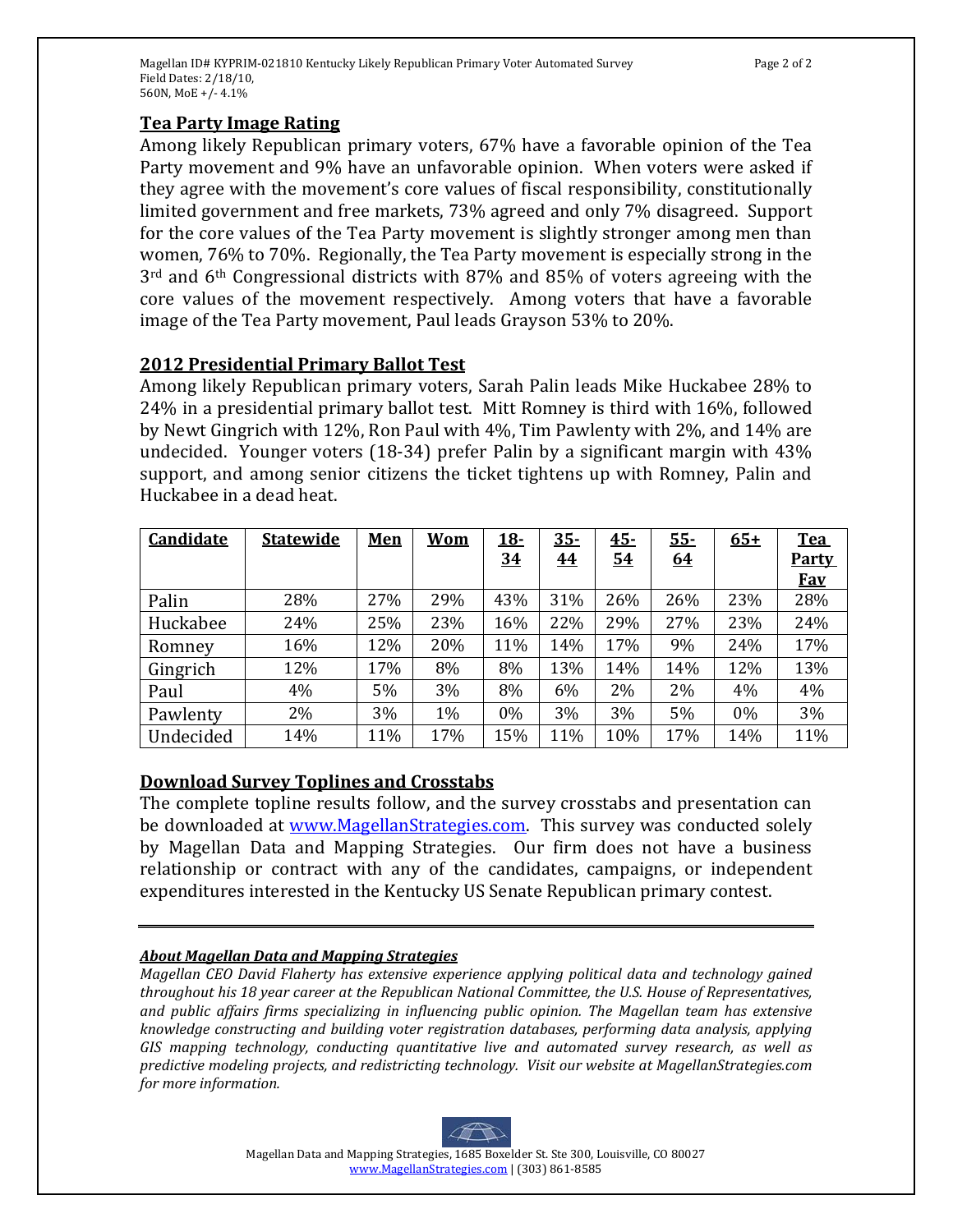

**February 23, 2010 MEMORANDUM**

### **TO: INTERESTED PARTIES**

# **FR: DAVID FLAHERTY MAGELLAN DATA AND MAPPING STRATEGIES RE: KENTUCKY REPUBLICAN PRIMARY SURVEY TOPLINE RESULTS**

Magellan Data and Mapping Strategies are pleased to present the topline results of a 560N autodial survey of likely Republican primary voters in the state of Kentucky. The interviews were conducted February 18th, 2010. This survey has a margin of error of +/- 4.14% at the 95 percent confidence interval. This survey was weighted based upon voter turnout demographics from the 2004, 2006, 2007 and 2008 Republican primary elections.

**\_\_\_\_\_\_\_\_\_\_\_\_\_\_\_\_\_\_\_\_\_\_\_\_\_\_\_\_\_\_\_\_\_\_\_\_\_\_\_\_\_\_\_\_\_\_\_\_\_\_\_\_\_\_\_\_\_\_\_\_\_\_\_\_\_\_\_\_\_\_\_\_\_\_\_\_\_\_\_\_\_\_\_\_\_\_\_\_\_\_\_\_\_\_\_\_**

T1. Are you registered to vote as a Republican, a Democrat or an independent voter?

Republican.................................................................................. 100%

T2. How likely are you to vote in the May Republican primary election to choose a candidate for the US Senate?

Thinking now about people active in government………………

T3. Do you have a favorable or unfavorable opinion of Rand Paul?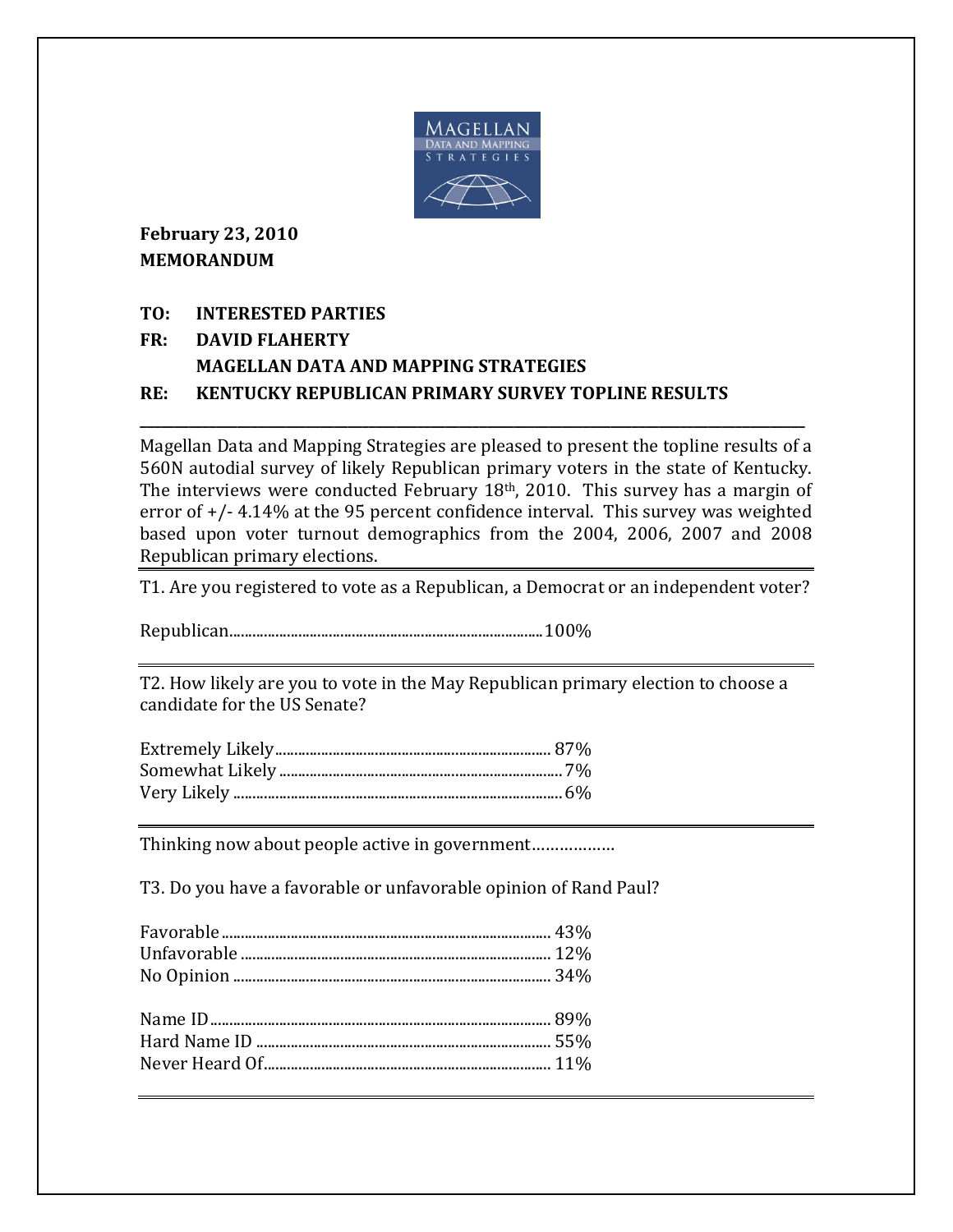Magellan ID# KYPRIM-021610 Kentucky Republican Primary Automated Survey **Page 2 of 4** Page 2 of 4 Field Dates: 2/18/10 MoE +/‐ 4.14%, 560N

T4. Do you have a favorable or unfavorable opinion of Trey Grayson?

T5. Do you have a favorable or unfavorable opinion of the Tea Party movement?

T6. If the Republican primary election to choose a candidate for the US Senate was being held today, for whom would you vote if the candidates were Rand Paul or Trey Grayson?

T7. If the Republican primary election to choose a candidate for President was being held today, for whom would you vote if the candidates were Sarah Palin, Mike Huckabee, Newt Gingrich, Tim Pawlenty, Mitt Romney or Ron Paul?

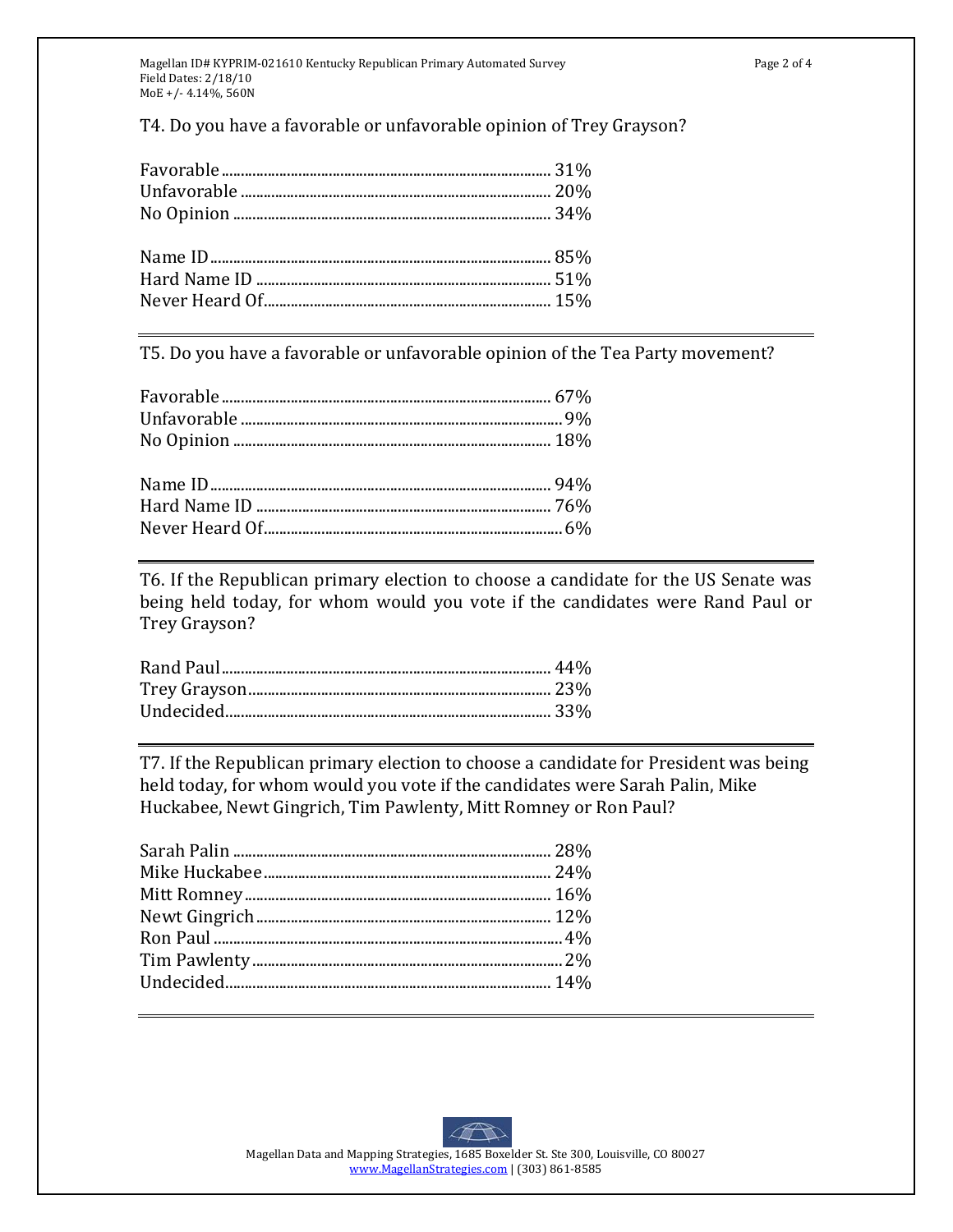T8. The Tea Party movement is based on the core values of fiscal responsibility, constitutionally limited government, and free markets. Knowing this, do you agree or disagree with the Tea Party movement's values?

T9. Thinking now about stem cell research, a type of medical research that uses human embryonic cells and might one day result in new medical cures. Based on what you know about stem cell research, do you support or oppose it?

Thinking now about same sex marriage…..

T10. Do you believe same‐sex couples should be allowed to get legally married, OR do you believe they should be allowed to legally form a civil union but not marry, OR do you believe there should be no legal recognition given to same‐sex couples?

T11. Do you consider yourself to be conservative, moderate, or liberal in your social beliefs such as same sex marriage, stem-cell research and abortion?

T12. Do you consider yourself to be conservative, moderate, or liberal in your fiscal beliefs such as taxes and government spending?